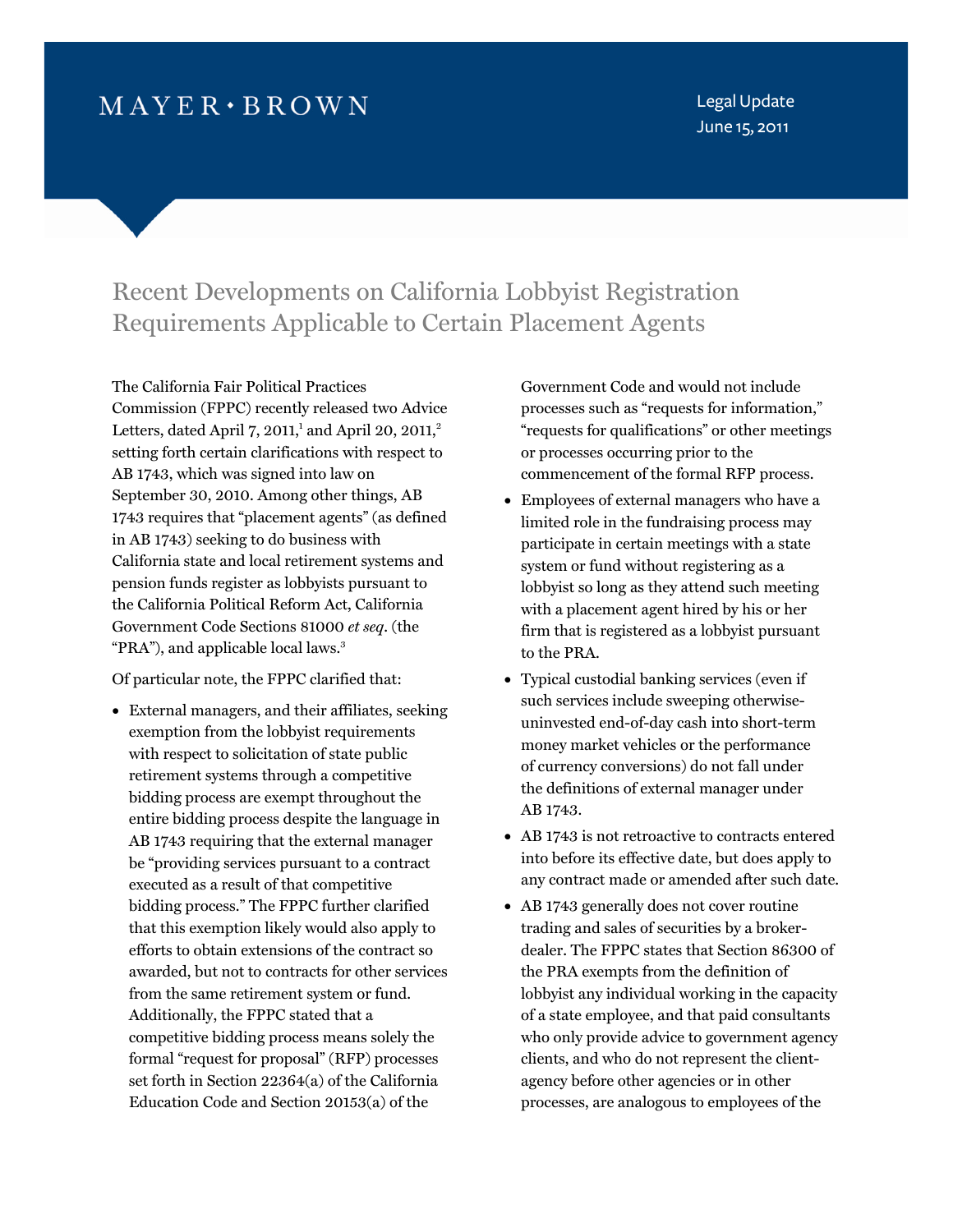client-agency. Under the exemption, the FPPC determined that the limited circumstances of performing trades for the retirement system at its direction are not actions contemplated in the definition of external manager and that the persons performing these functions are analogous to agency employees, and therefore, not lobbyists.

- Various state public retirement systems or funds may be covered by AB 1743 and placement agents must register as a lobbyist with respect to each covered system or fund that it intends to solicit. For example, in an AB 1743 FAQ issued by the FPPC in January 2011, the FPPC specifically noted that before making solicitations to the University of California Retirement System, placement agents would be required to register as lobbyists. However, in the April 7 Advice Letter, the FPPC clarified that defined-contribution plans or traditional retirement plans (such as a 401(k) or 457 plan) are not covered by AB 1743.
- Questions regarding the applicability of AB 1743 to local lobbyist requirements falls outside the FPPC's jurisdiction and such inquiries must be addressed to each individual locality.

Certain local governments have taken the position that AB 1743 *does not* supplant local requirements. Moreover, these local governments have stated that the one-third exemption set forth in AB 1743 does not apply to local lobbying laws that would otherwise require "placement agents" (as defined in AB 1743) to register as a lobbyist, submit periodic reports and comply with other applicable requirements of the local government.

The one-third exemption states that an employee, officer, director, equityholder, partner, member or trustee of an external manager who spends one-third or more of his or her time, during a calendar year, managing the securities or assets owned, controlled, invested or held by the external manager is not a placement agent and is not subject to the local lobbyist filing

requirement set forth in AB 1743. These localities have stated that AB 1743 neither requires nor exempts local lobbyist registration, and that specific analysis of the local requirements is necessary to determine whether a "placement agent" is required to register as a lobbyist and, if so, whether certain local exceptions or exemptions would apply.

Further, to address certain concerns with and to provide clarifications to AB 1743, SB 398<sup>4</sup> [was](#page-2-0) introduced in the California Senate in February. SB 398 would amend the provisions of AB 1743 as follows:

- SB 398 would amend the definitions of "placement agent," "external manager" and "investment fund" to limit the scope of activities covered by AB 1743. Notably, "external manager" would continue to include a person retained, or seeking to be retained, to manage a portfolio of securities or other assets for compensation, and would no longer refer to a person who engages "in the business of investing, reinvesting, owning, holding or trading securities or other assets" and who offers or sells securities, but rather would refer to a person who "manages an investment fund" and offers or sells an "ownership interest in the investment fund." Similarly, the definition of "placement agent" would be amended to omit references to the sale of securities, assets or services of an external manager, and instead would refer to the offer or sale of investment management services (i.e., the management of a portfolio of securities or other assets) or an ownership interest in an investment fund. Consistent with the FPPC Advice Letters described above, these amendments would clarify that the state lobbying requirements do not apply to broker-dealers participating in routine trading or to financial firms providing custodial services for a retirement system.
- Consistent with the April 7, 2011 FPPC Advice Letter described above, SB 398 would amend the competitive bidding exemption to clarify that such exemption applies to the entire RFP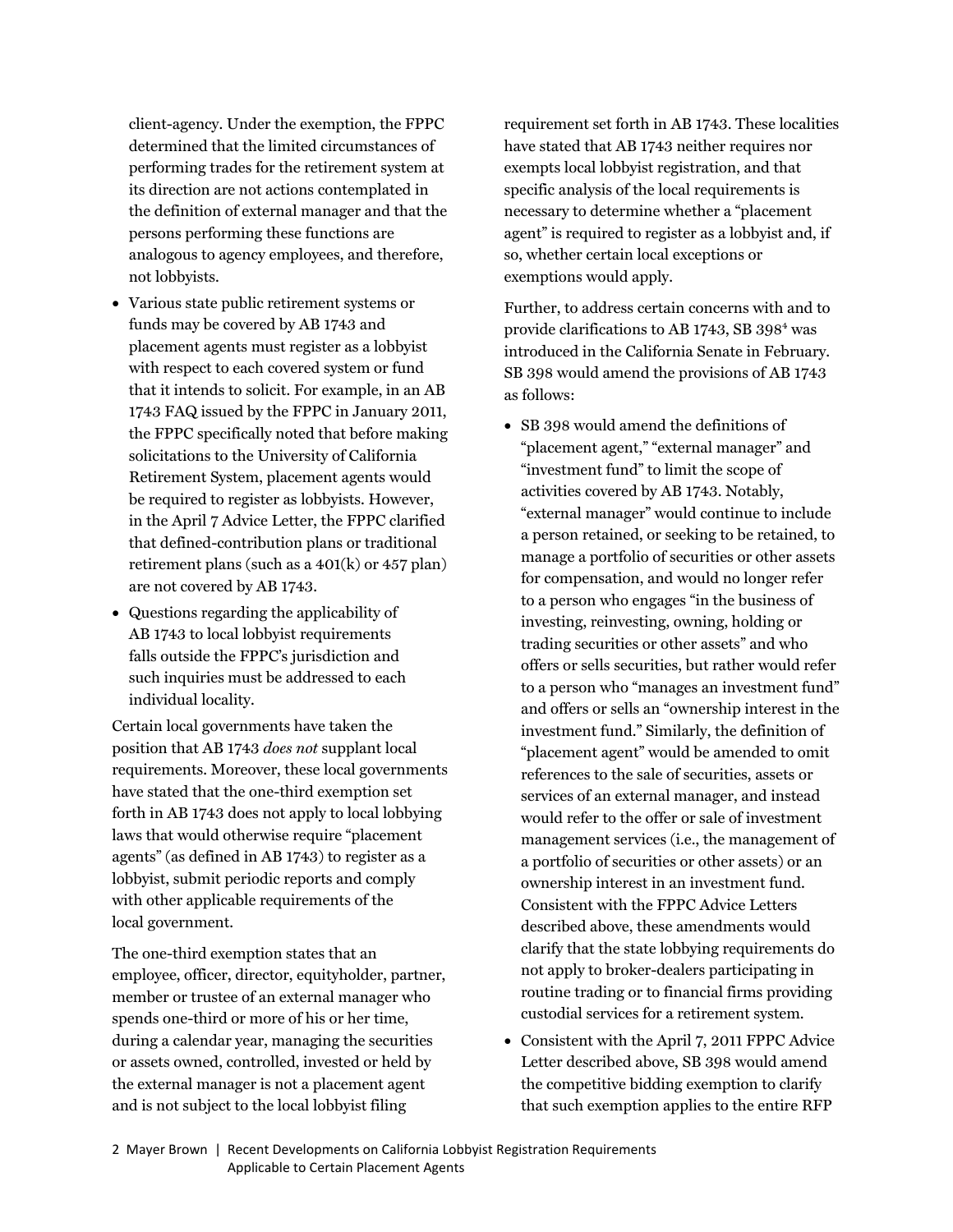<span id="page-2-0"></span>process and would cover all external managers participating in the RFP process prior to actual contract award (so long as they meet the other requirements related to such exemption), even if they are not ultimately awarded a contract.

• SB 398 would also add a competitive bidding exemption to the local lobbyist requirements for local plans similar to the exemption that already applies to the state lobbyist registration requirements. As noted above, however, certain local governments have taken the position that AB 1743 does not apply to local lobbying requirements, which has raised concerns about the application of AB 1743 to such local lobbyist requirements. SB 398, however, does not address this issue.

## Endnotes

- <sup>1</sup> Available at [http://www.fppc.ca.gov/adv/Advice%20Letters/2011/1101](http://www.fppc.ca.gov/adv/Advice%20Letters/2011/11015.doc) 5.doc
- 2 Available at [http://www.fppc.ca.gov/adv/Advice%20Letters/2011/1103](http://www.fppc.ca.gov/adv/Advice%20Letters/2011/11031.doc) 1.doc

3 Legal Update: "California Imposes Lobbyist Registration Requirement and Contingency Compensation Prohibition on Certain Placement Agents," available at [http://www.mayerbrown.com/publications/article.asp?id=](http://www.mayerbrown.com/publications/article.asp?id=9903&nid=6) 9903&nid=6

4 Available at http://www.leginfo.ca.gov/cgi[bin/postquery?bill\\_number=sb\\_398&sess=CUR&house=B](http://www.leginfo.ca.gov/cgi-bin/postquery?bill_number=sb_398&sess=CUR&house=B&author=hernandez) &author=hernandez

*For more information about these lobbyist requirements, or any other matter mentioned in this Legal Update, please contact any of the following lawyers.* 

#### **Joseph Seliga**

+1 312 701 8818 jseliga@mayerbrown.com

**Philip Recht**  +1 213 229 9512 precht@mayerbrown.com

### **Stephanie Wagner**  +1 312 701 8475 swagner@mayerbrown.com